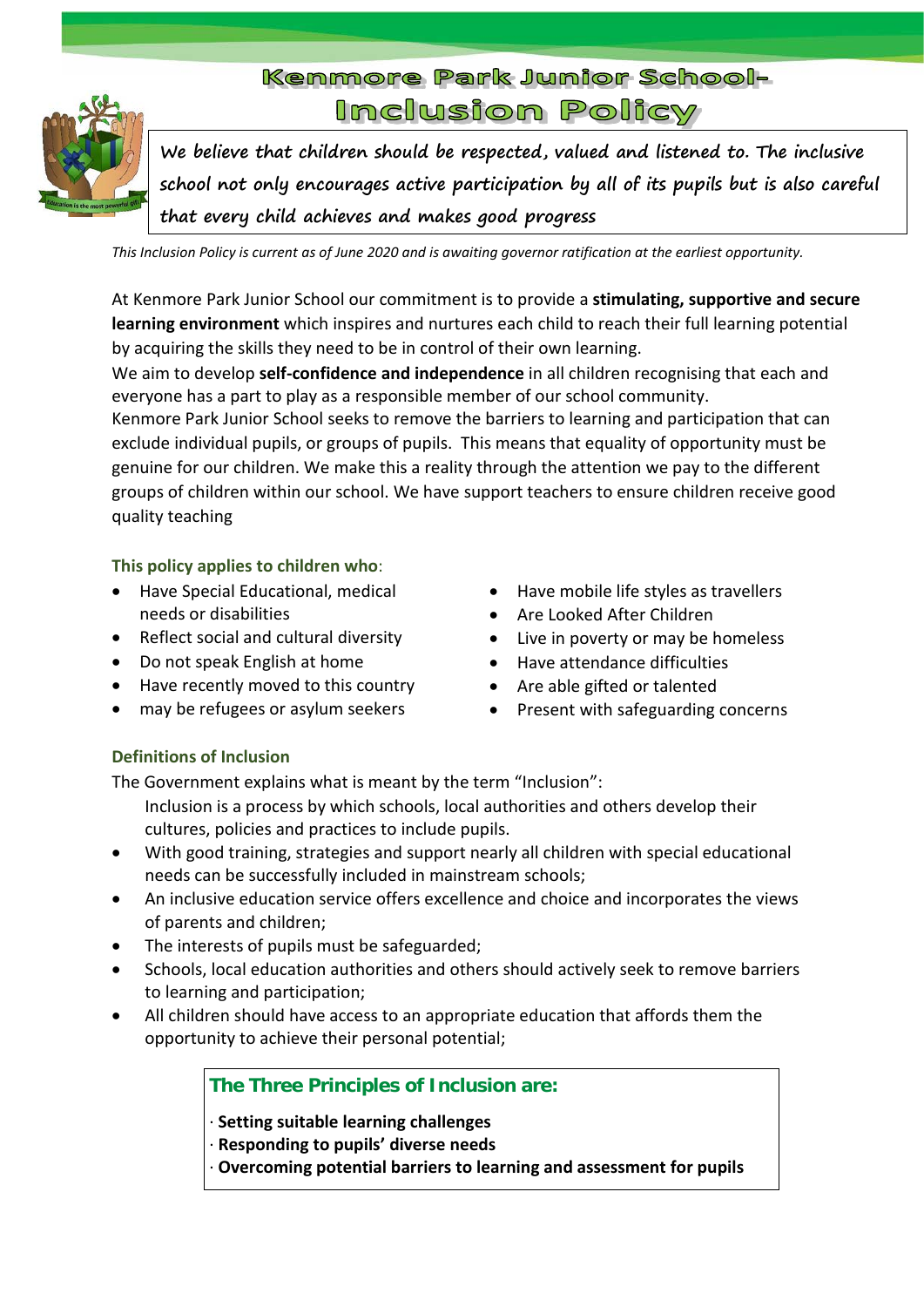

**We believe that children should be respected, valued and listened to. The inclusive school not only encourages active participation by all of its pupils but is also careful that every child achieves and makes good progress**

## **All schools set out Provision in 3 so-called "Waves"**

# **Wave One: Quality First Teaching**

**Wave Two: Group Support, usually short term.**

# **Wave Three: Specialist individual or small group support, often over a sustained period to meet specific needs.**

Kenmore Park is passionate about **quality first teaching** for all children within the school. We have excellent Teaching Assistants who have been trained to a high standard who support the children's learning but the first point of reference must be excellent teaching for all regardless of need. Support Teachers and Teaching Assistants can work alongside Class Teachers in Wave One lessons or can be used to give targeted small group support for carefully chosen children.

# **We have a range of approaches in Kenmore Park Junior School:**

- · Engaging and stimulating learning environments and visual resources
- Forest School
- Bug Club reading support
- Extra Comprehension groups
- Language Support Groups
- · English as Additional Language lessons across the school
- Elklan Speech and Language group
- · Numicon Maths
- Phonics Interventions: Letters and Sounds
- 5 Minute box
- 1:1 targeted support
- Catch Up Programmes
- Small Group Interventions
- A.G.T. groups
- Reading Club
- Play Therapy
- **Counselling**
- Social skills groups

# **Kenmore Park Junior School works closely with Kenmore Park Infants School to ensure smooth transitions:**

- Transition meetings with school SENCO
- Transitional Y2 groups in Junior school
- Agree support/intervention programmes
- Allocation of support staff agreed
- Analysis of data and target setting
- Ongoing liaison re children in Year 3

# **Kenmore Park Junior School works closely with Harrow's High schools to ensure smooth transitions:**

- Speech and Language activities across the Junior School and Park High School
- Transition meeting with High Schools' SENCO
- High School SENCO at Annual Reviews
- SEN children attend separate induction days if required
- Formal and informal liaison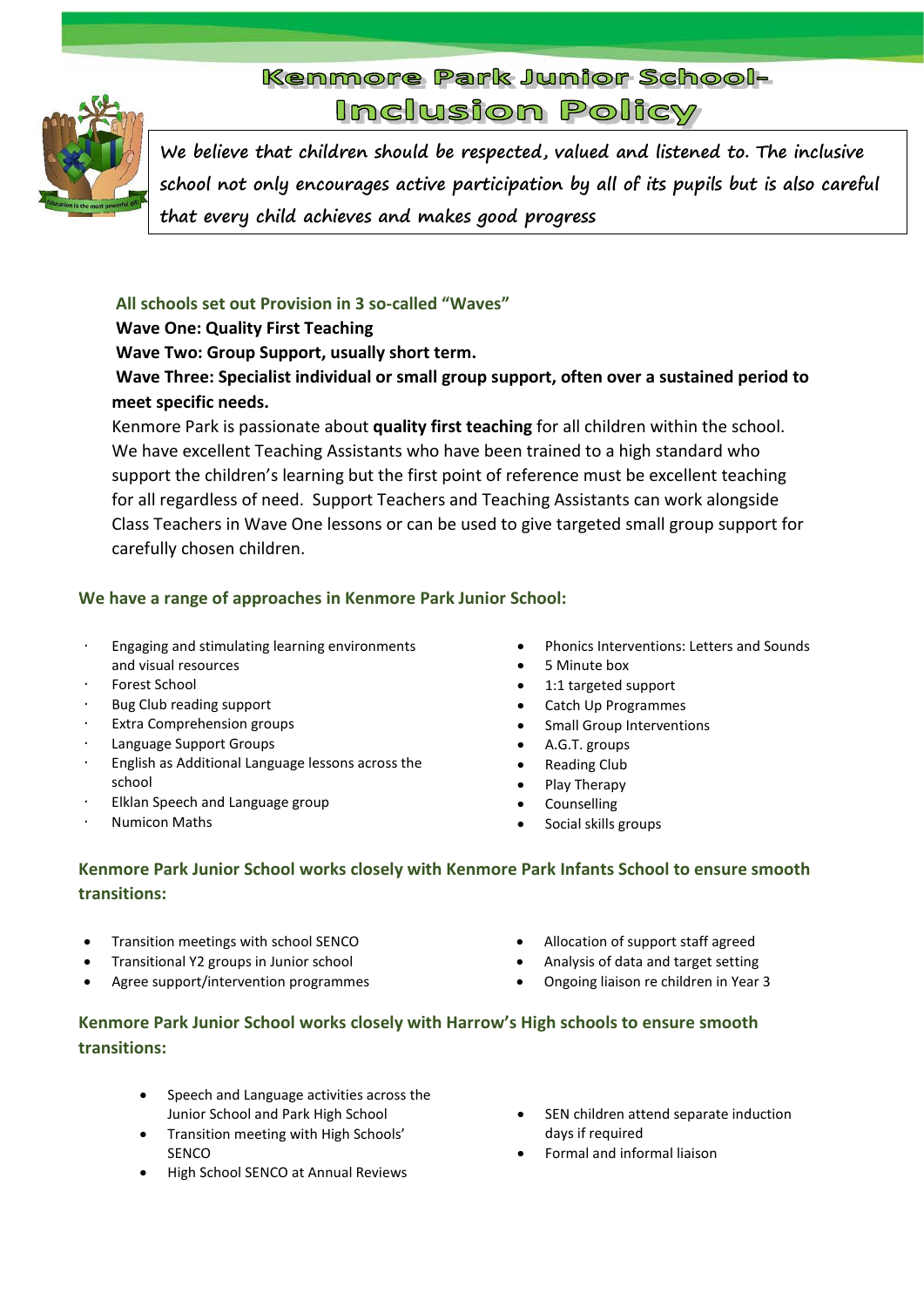

**We believe that children should be respected, valued and listened to. The inclusive school not only encourages active participation by all of its pupils but is also careful that every child achieves and makes good progress**

### **Kenmore Park Junior School uses a number of outside agencies. These agencies include:**

- Educational Psychology Services
- Paediatric Therapy Services
- Speech and Language Therapy Services
- Harrow Advisory Teachers Service
- C.A.M.H.S.
- Harrow Horizons
- Children's Sensory Team
- Social Services / Early Intervention Services
- Every Step Matters groups

#### **Everyone is responsible in Kenmore Park Junior School for Inclusion**

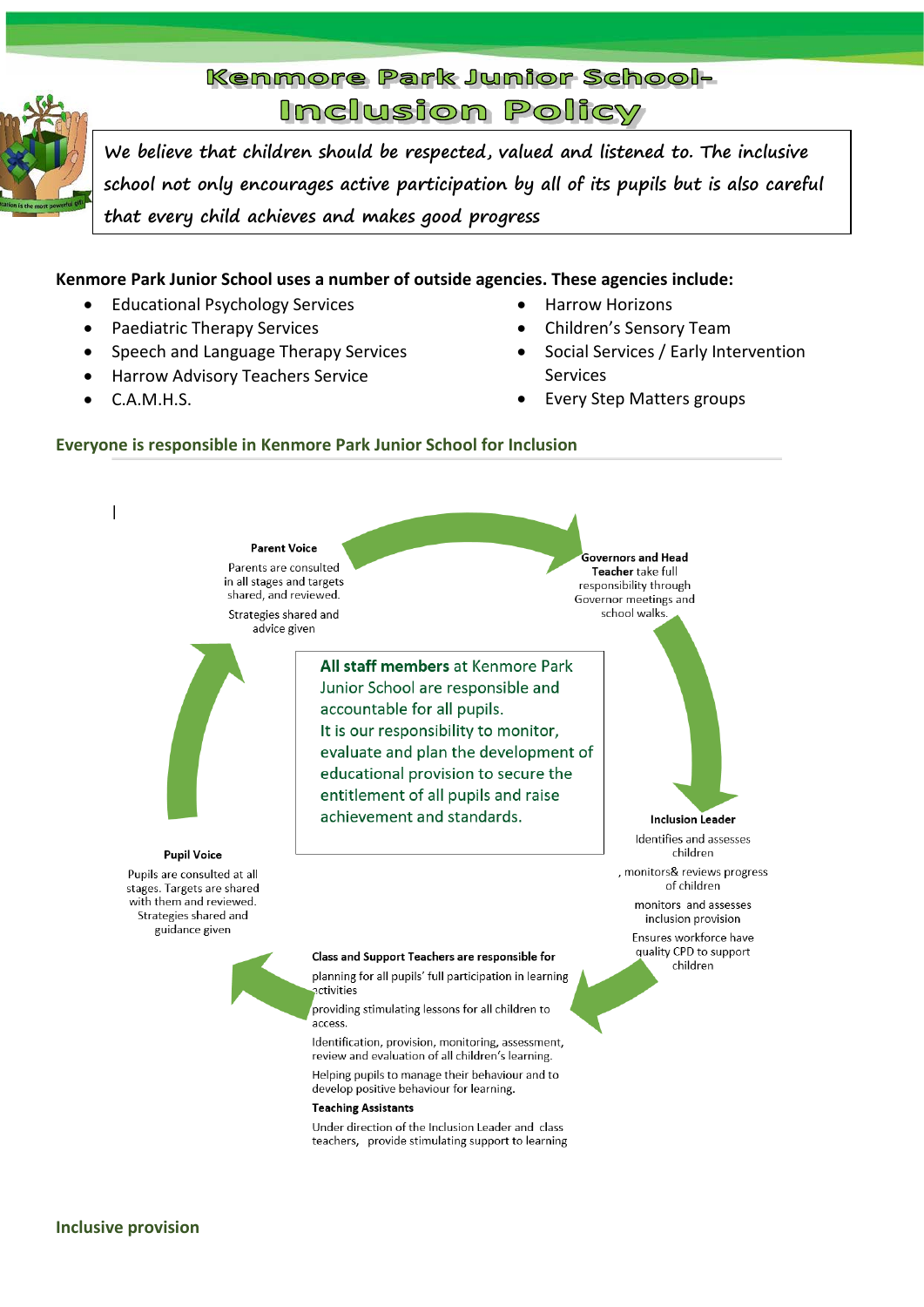

**We believe that children should be respected, valued and listened to. The inclusive school not only encourages active participation by all of its pupils but is also careful that every child achieves and makes good progress**

The school offers a continuum of provision to meet a diversity of pupil's needs. All teachers are responsible for meeting the individual needs of pupils. The school has the flexibility to set smaller ability groups for specific aspects of the curriculum.

# **Managing Inclusion**

The role of our Inclusion Manager is to:

- Work positively with all members of the school community to promote inclusion;
- Induct new staff in the school's commitment to inclusion;
- Monitor and assess inclusion provision across the school;
- Work with key staff to identify barriers to learning and provide staff with appropriate strategies;
- Share inclusive expertise with, and support the professional development of school staff
- Work with the Teachers to ensure needs of all children are being met.
- Train and support Teaching Assistants to add to the learning of children throughout the school
- Develop programmes of support for pupils who require significant intervention;
- Work with key staff to monitor pupil progress;
- work proactively with the LA and other agencies, including Social Services, parent support groups, psychologists and medical services, in identifying, assessing and meeting Inclusion Needs
- Liaise with and support parents and carers.
- Work with the SEN Governor appointed annually to ensure communication channels are good.

# **Our system for ensuring the needs of children are met**

### **Initial Concern**

Need identified—progress and strategies used in class to be monitored. Needs met from Wave 1 Quality First Teaching.

# **Extra Support**

If the child still struggles we consider additional provision in consultation with parents and outside specialist agencies. The child's name included on SEN Register and their progress is monitored and reviewed. Children have **special educational needs if they have a learning difficulty which calls for additional educational provision to be made for them**."

# **Request for an Educational Health Care Plan**

If the child still does not thrive despite extra provision, all parties might consider requesting an **Educational Health Care Plan. (EHCP).** This is a legal document giving the child the legal right to have support dependent on their need. EHCPs will be reviewed annually and can, if needed, continue up to the age of 25.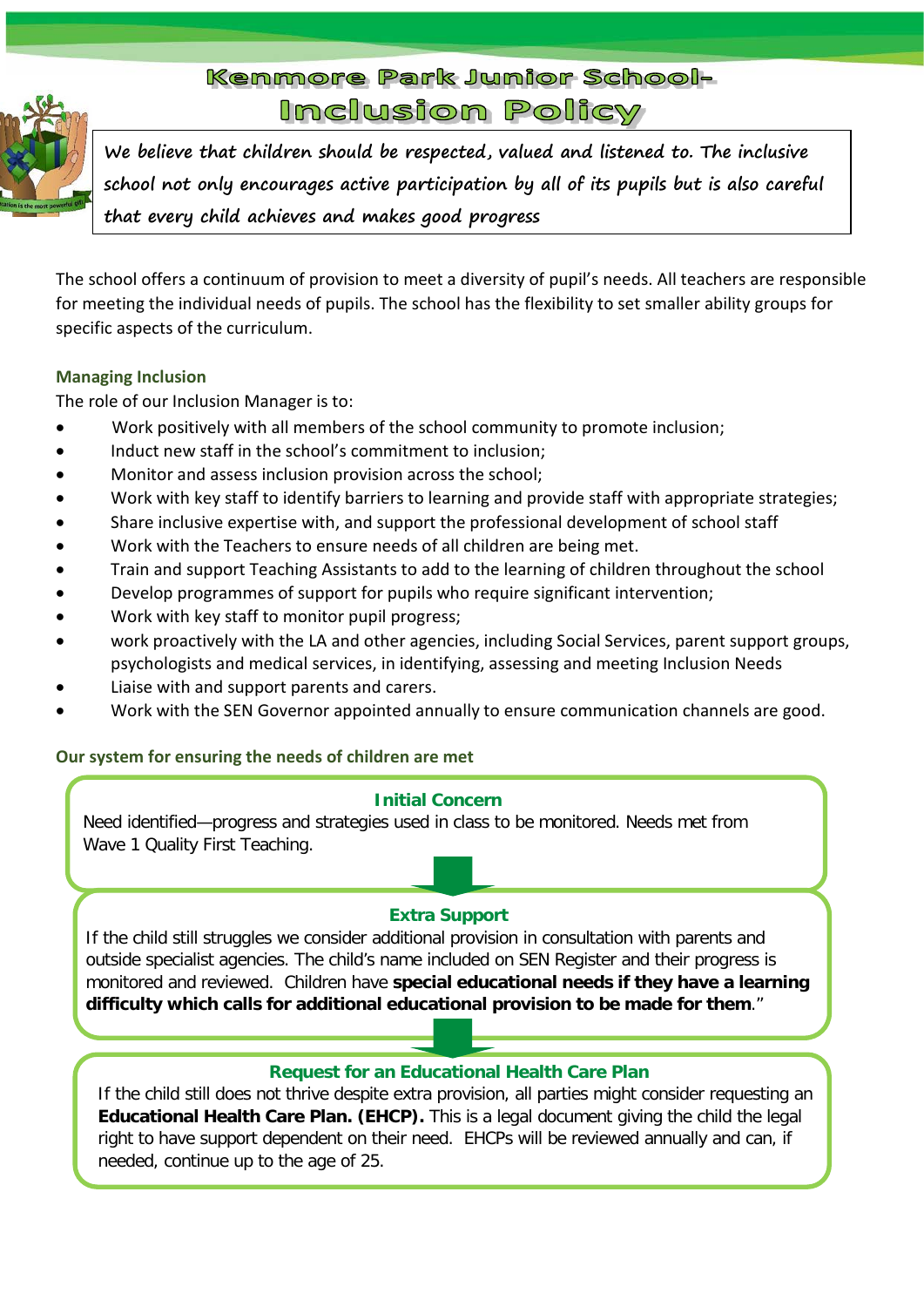

**We believe that children should be respected, valued and listened to. The inclusive school not only encourages active participation by all of its pupils but is also careful that every child achieves and makes good progress**

### **All schools use the Government Assess Plan Do Review model**

# Assess, Plan, Do, Review Cycle

#### **Assess**

Carry out child observations, hold discussions with key staff and parents/carers to identify and analyse the child's needs. Note the child's strengths and areas for development.

Assessments from outside agencies (Health, Educational Psychology, Social Services) may be required with parental consent.



#### Plan

Hold discussions and meetings with parents, colleagues or any specialists who are involved to plan for what support will be put in place.

Make your plan 'outcome focused' - what do you all want the child to improve, develop or achieve? The plan should involve the child and parents at the centre.

Identify the interventions and support required and the expected impact on progress, development and behaviour. Set a clear date for review.

Implement the support as planned with class teachers, early years practitioners, support staff and any other staff members working together with support from the SENCo.

Continue with observations to see how the child responds to the support.

#### **Review**

Discuss with others involved about how effective the support has been and the impact on the child in line with the review date.

Check back against observations and planned outcomes. The next steps should be carefully planned with parents, outside agencies and the child themselves. Think about

any other colleagues or specialists that might be able to help before the cycle begins again.

### **Able, Gifted and Talented children**

Kenmore Park Junior School has high expectations for progress whatever level children are at. This is true for high achieving children. The formal definition for a **Gifted and Talented child** is that *they have one or more attributes / abilities developed to a level significantly ahead of their year group (or with the potential to develop those abilities).* The terms able, gifted and talented are defined below.

- "**able"** children are those who are at **Greater Depth** in their year group
- '**gifted'** refers to those pupils who are capable of **excelling in academic subjects** such as English, Maths or Science;
- '**Talented'** refers to those pupils who may excel in areas requiring **visio-spatial or practical skills** such as games and PE, music or art.

The Class Teacher is responsible for stretching the able, gifted and talented children through careful planning and challenging teaching.

The Inclusion Leader has specific responsibility for maintaining an able gifted and talented register and helping teachers to set appropriate targets and monitor progress made.